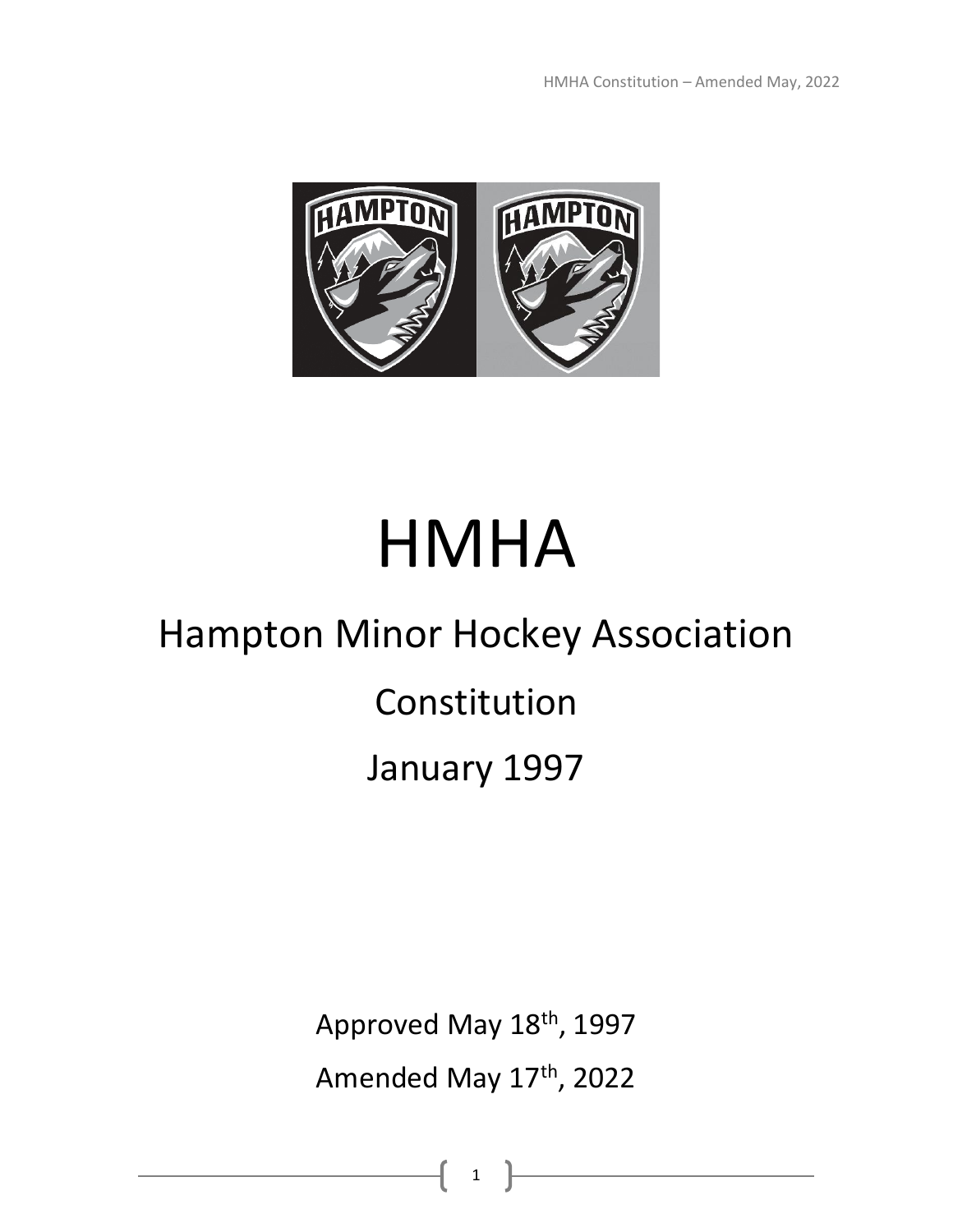# TABLE OF CONTENTS

### ARTICLE

Name and Identification Glossary of Terms Affiliation Aims and Objectives Members The Officers and Directors Amendments to the HMHA Constitution Crest HMHA Colors Finances

BY-LAWS

Powers and Duties of the Executive Powers and Duties of the Board of Directors The Duties of Officers and Directors Team Officials Affiliation Finances Membership Player Movement HMHA Equipment Meetings Fundraising Standing Committees Code of Ethics Criminal Check Policy Drug/Alcohol Policy Audits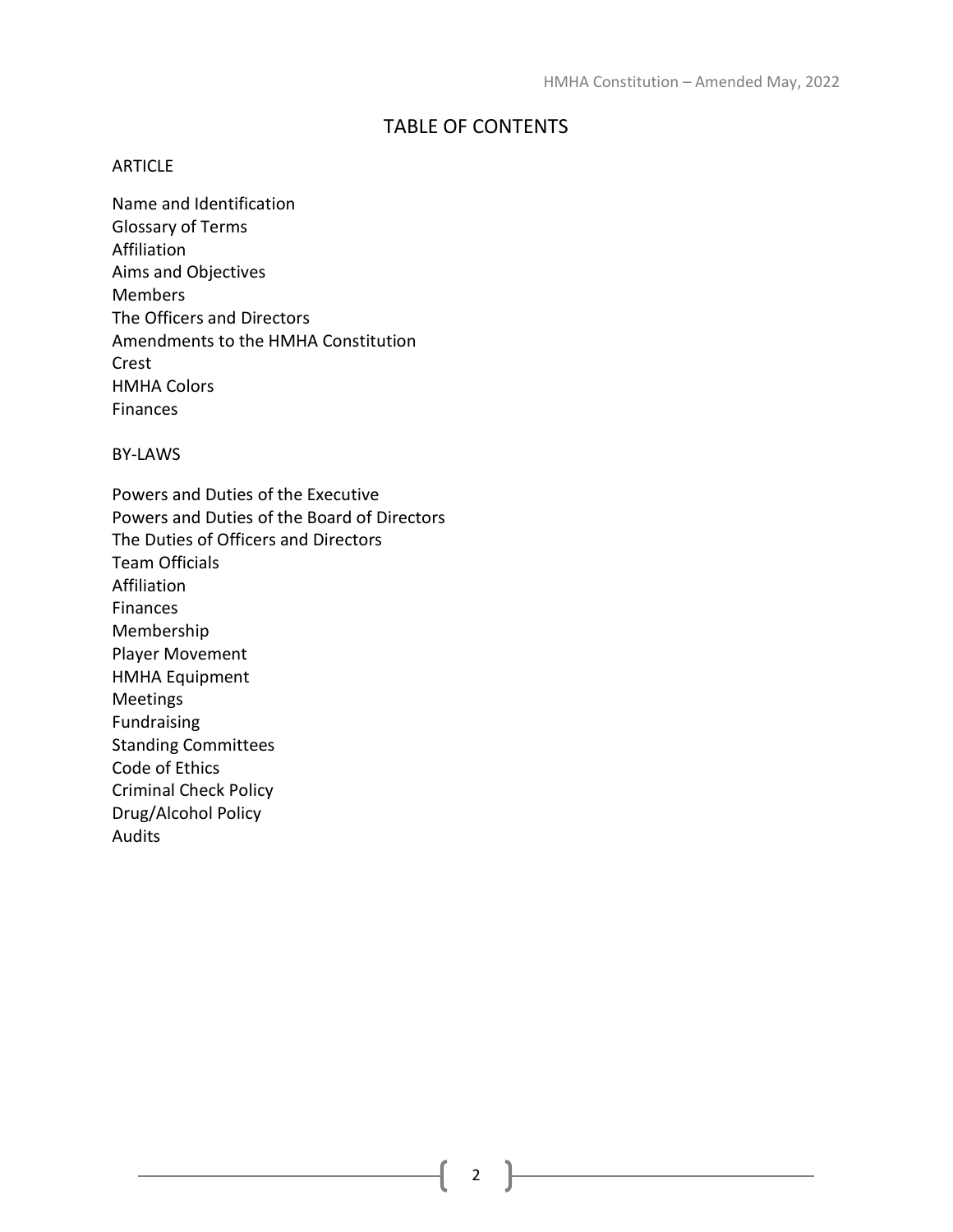# CONSTITUTION OF THE HMHA

#### **ARTICLES**

ARTICLE 1 – Name and Identification

- 1.1 This association shall be known as the Hampton Minor Hockey Association, hereafter referred to as the HMHA.
- 1.2 The HMHA shall assume the responsibility for all Development, Competitive and Competitive C hockey programs within the defined area.

ARTICLE 2 – Glossary of Terms

- 2.1 HMHA Hampton Minor Hockey Association
- 2.2 HNB Hockey New Brunswick
- 2.3 HC Hockey Canada
- 2.4 NBMHC New Brunswick Minor Hockey Council
- 2.5 Executive the duly elected members of the HMHA Board of Directors
- 2.6 Directors the members of the HMHA appointed by the elected officers to assist in the operation of the HMHA
- 2.7 Board the elected officers, appointed directors and municipal representatives and district 5 director of NBMHA
- 2.8 Fiscal Year April 16 to April 15
- 2.9 "He/His" Universal pronoun which can be read as "She/Her" or "They/Them" where applicable

ARTICLE 3 – Affiliation

3.1 The HMHA is a member of New Brunswick Minor Hockey Council and by virtue of this, affiliated with the HNB and through them with the HC. (Appendix E)

ARTICLE 4 – Aims and Objectives

- 4.1 To foster, encourage and improve all aspects of organized minor hockey in the area by:
- 4.2 Organizing and financing competitive and competitive C hockey for all age levels through membership fees, sponsors, grants, etc.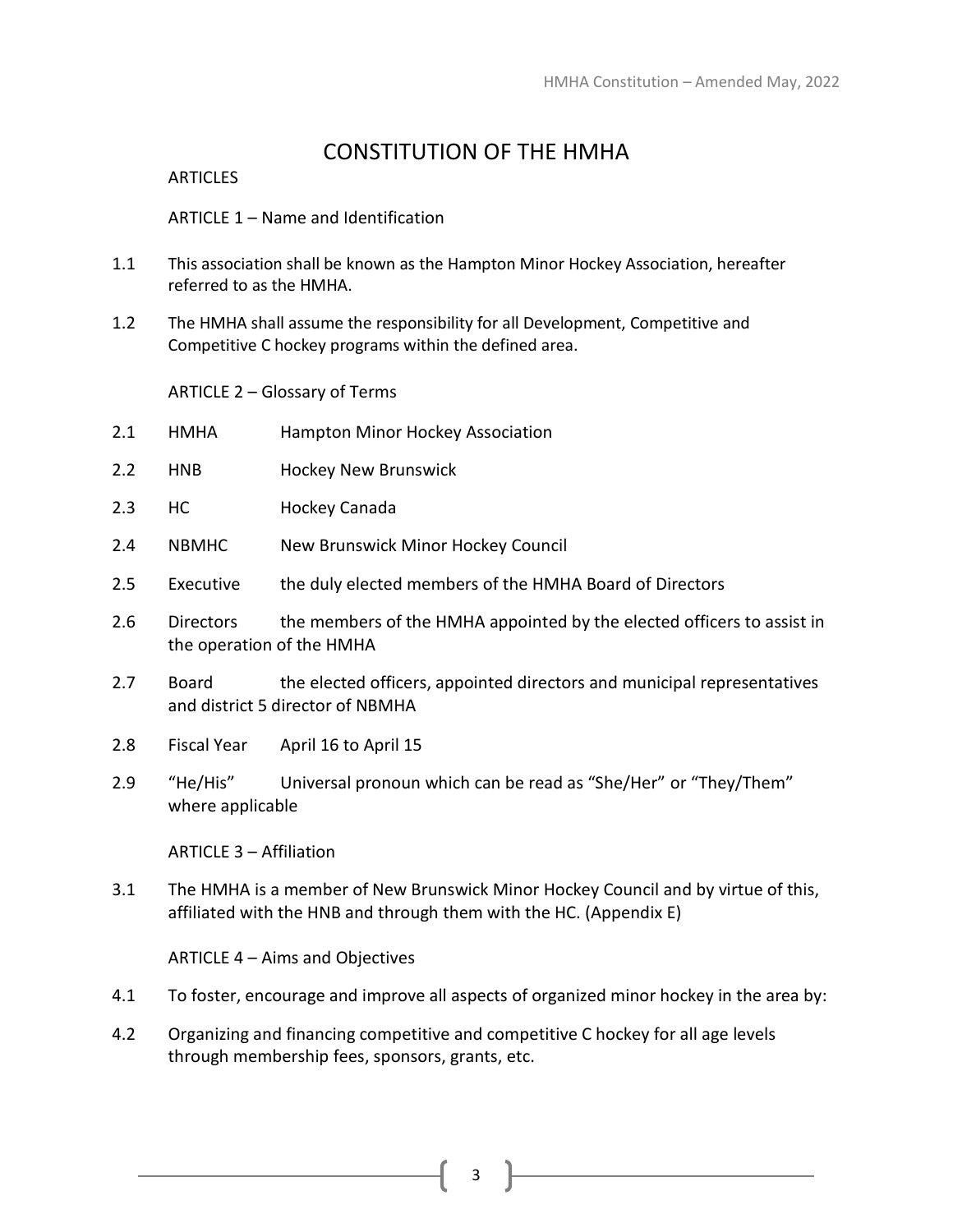- 4.3 Teaching basic fundamentals of hockey as defined by the Minor Hockey Council of HNB and HC.
- 4.4 Providing enjoyment, recreation and competition through organized programs which give due consideration to the capabilities of all individuals from the area who register or have been registered with the HMHA.
- 4.5 Helping boys and girls, through the above programs, develop and improve their personal skills.
- 4.6 Teaching fair play and sportsmanship.
- 4.7 Exercising general supervision and direction over players, teams, coaches, executives and officials.
- 4.8 Conduct fundraising activities, which contribute to the social development of all youth in HMHA.

ARTICLE 5 -Members

- 5.1 Membership in the HMHA is open to all residents of the NBMHC within the HMHA constituted geographical boundaries.
- 5.2 A member shall be defined as any parent or guardian of a registered HMHA player, member of the board, team official or any person taking an approved and active part in the affairs and/or operation of the HMHA during the fiscal year.
- 5.3 Residents living beyond the described geographic boundaries as constituted may be members of the HMHA and serve in a coaching, executive or other official capacity provided such is approved by the Board of Directors hereafter defined.
- 5.4 HMHA Constituted geographical boundaries will consist of everything West of the Sussex-Hampton School border, which runs from Hammondvale, Past Stewarton on Route 895 to the county line of Kings and Queens.

Everything East of Hammond River (KV-Hampton School border) and West of French Village to the Saint John County line (Hampton-Saint John School border).

Kingston Peninsula residents have a choice to play in either Hampton or KVMH. Once their choice is made, they must stay in that Association**.** 

Belleisle residents have a choice to play either in Hampton or Sussex. Once their choice is made, they must stay in that Association.

- 5.5 No player from outside the geographic boundaries may play hockey for the HMHA unless such has been approved in accordance with rules and regulations of the HNB.
- 5.6 Members shall at all times abide by the Constitution, By-laws, Rules, Duties and Regulations of the HMHA.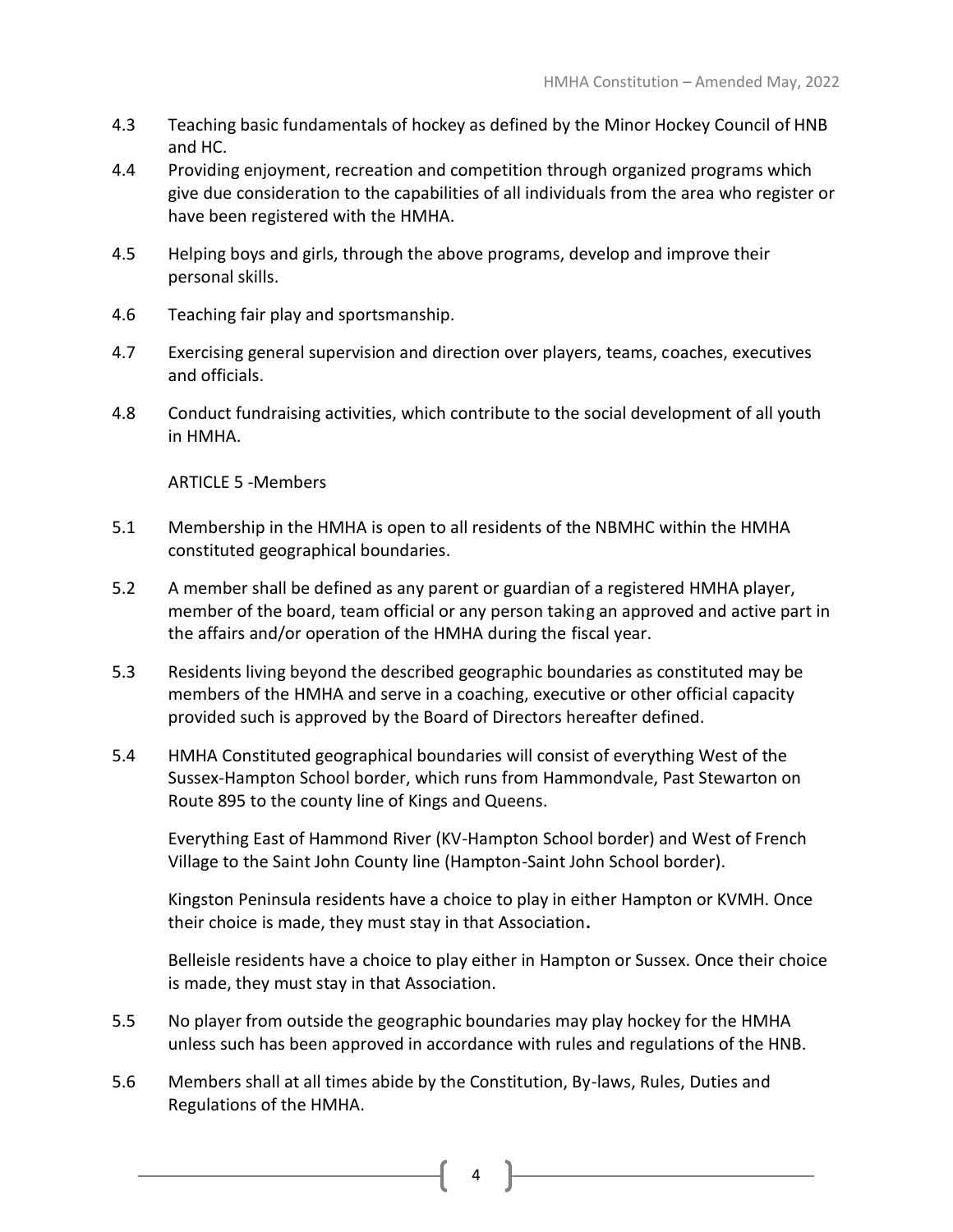ARTICLE 6 -The Officers and Directors

- 6.1 The business and affairs of the HMHA shall be conducted by an executive, who shall act in accordance with this Constitution and such By-Laws, as may from time to time be enacted by the HMHA.
- 6.2 The elected officers of the HMHA and executive shall consist of:
	- a) The President b) The Vice President c) The Secretary d) The Treasurer e) The Immediate Past President f) The Technical Director g) The Director Of Officials (Referee in Chief)
- 6.3 The HMHA executive shall be elected at the annual general meeting by the members of the association.
- 6.4 Should one of the elected positions become vacant, the remaining executive members shall appoint a replacement at the earliest opportunity to fill the position until the next annual general meeting.
- 6.5 The term of office of the executive shall commence following the annual general meeting and remain for 2 years with the exception of the Past President, which shall be 1 year term.
- 6.6 The Election of the Executive positions will alternate as follows: The President, Treasurer, and Referee In-Chief every even number year and Vice President, Secretary and Technical Director every odd number year.
- 6.7 The executive at their first meeting shall appoint the following positions to the Board of Directors:
	- a) The Registrar
	- b) The Director for Ice Scheduling
	- c) The Director for Equipment Management
	- d) Coordinator U7 Program
	- e) Coordinator U9 Program
	- f) Coordinator U11 Program
	- g) Coordinator U13 Program
	- h)Coordinator U15 Program
	- i) Coordinator U18 Program
	- j) Coordinator of Tournament
	- k)Goaltender Technical Officer
	- l) Referee Scheduler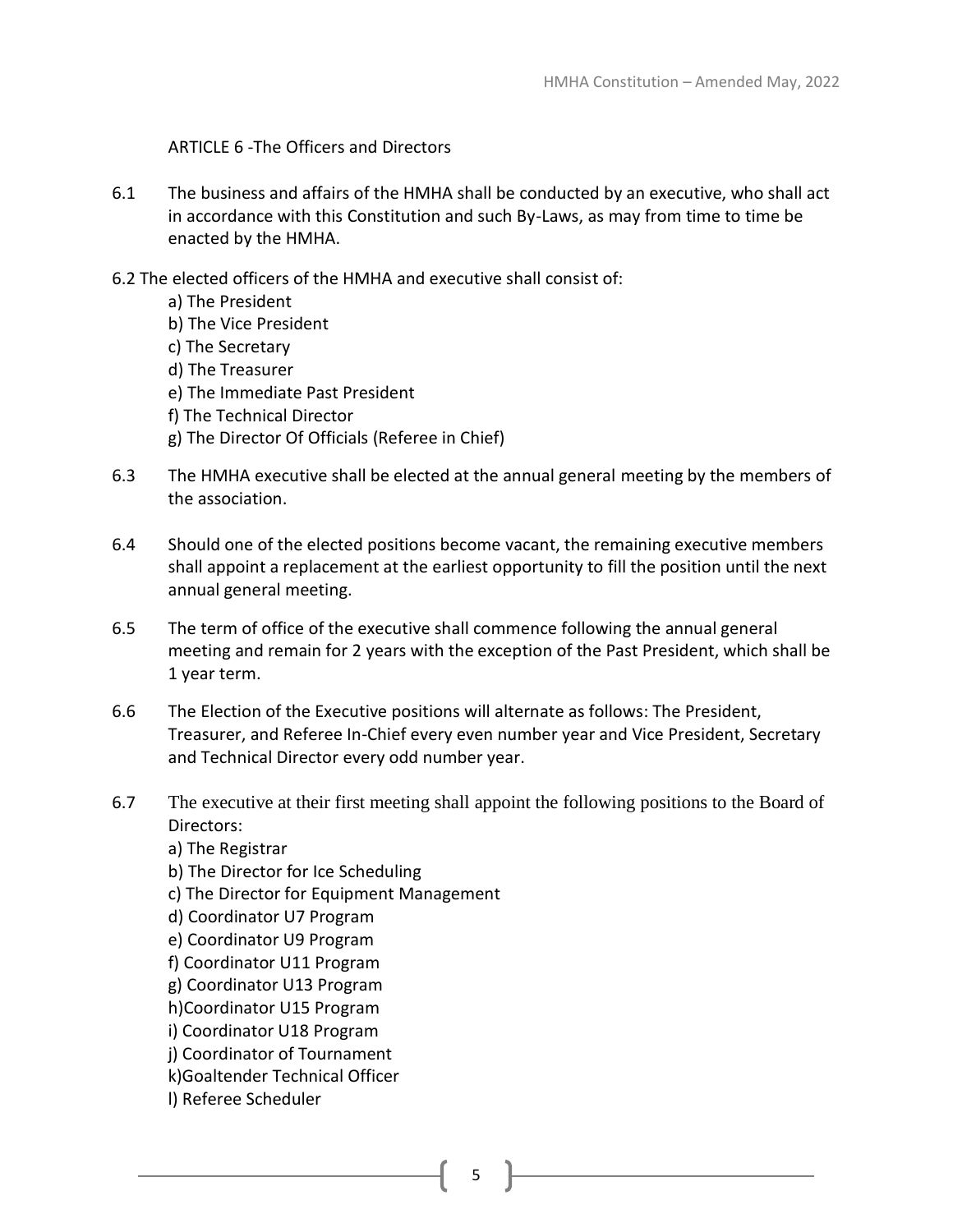m) Awards Banquet Officer n) Public Relations Officer 0) Other positions which from time to time are deemed necessary.

6.8 All members of the Executive and the Board of Directors are to review and sign Confidentiality Agreement and Code of Conduct documents

ARTICLE 7 - Amendments to the HMHA Constitution

- 7.1 The constitution of the HMHA shall not be amended except at an Annual General Meeting. Any HMHA member can submit notices of motions. Notice of an amendment proposal to the Constitution shall be given in writing to the Secretary at least 15 days prior to the Annual General Meeting.
- 7.2 To be adopted, all proposed amendments to the Constitution shall require two-thirds majority of those members present and voting at the Annual General Meeting. Subamendments, which do not change the intent of the original amendment, shall be entertained and voted upon.

All amendments will come into effect following the conclusion of the AGM.

# ARTICLE 8- HMHA Crest



ARTICLE 9 - HMHA Colours

- 9.1 HMHA sweater color shall be a grey base color with a white/black trim for Home Jerseys; HMHA sweater shall be a black base color with a white/grey trim for Away jerseys.
- 9.2 HMHA socks should match jersey colors.
- 9.3 Hockey pants should be black.
- 9.4 Helmet colors should be black.

ARTICLE 10 - Finances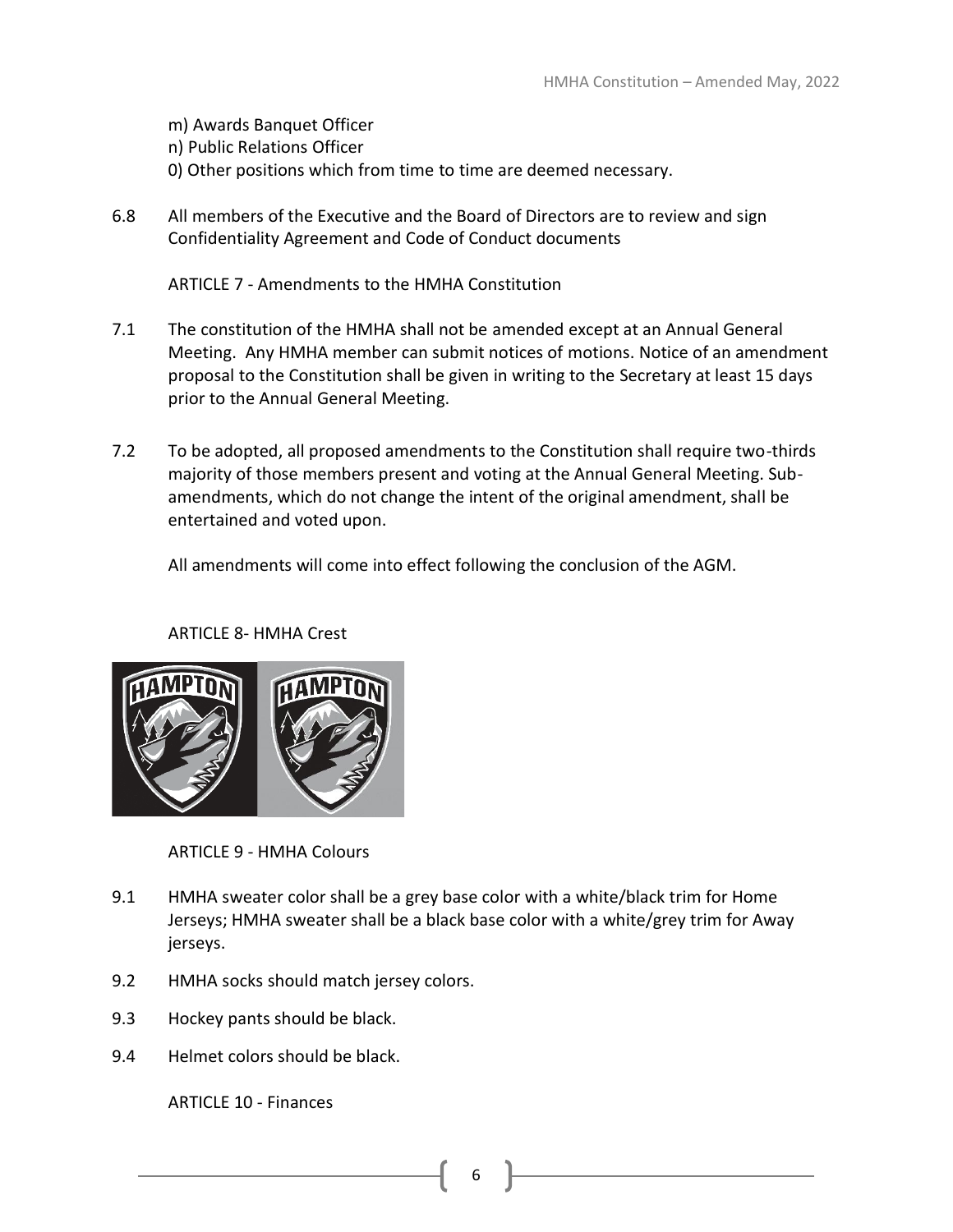HMHA funds shall be obtained through membership fees, sponsors, fundraising, Recreation Association or municipal grants, etc. All monies shall be treated in accordance with HMHA Bylaws.

# **BY-LAWS OF THE HMHA**

These By-Laws are established under the authority of Article 7 of the HMHA Constitution.

BY-LAW 1 - Powers and Duties of the Executive

- 1.1 The Executive shall have full and ultimate operational control of the affairs of the HMHA and shall have the power to amend, within the terms of the Constitution, Rules, Duties and Regulations regarding the operation of the HMHA.
- 1.2 As elected officers, the executive shall meet at the call of the President regarding any matter within its jurisdiction. Rules of quorum and voting shall apply.
- 1.3 Unless granted a leave of absence by the executive, any executive member who absents himself from two consecutive meetings without just cause may have his post declared vacant by the executive.
- 1.4 Any HMHA executive who participates in activities with interests conflicting with those of the HMHA may be expelled and his office declared vacant by a two-thirds majority vote of the executive.
- 1.5 Should a vacancy occur in the executive an appointment may be made by the executive to fill the position. This requires a two-thirds majority vote of the executive.
- 1.6 The executive may reprimand, suspend or expel any non-elected officer, team official, player, parent, or guardian under the jurisdiction of the HMHA for any conduct, individual or collective that in the opinion of the executive is either:

a) Contrary to the rules and regulations of the HMHA or the principles they stand for, b) Contrary to good sportsmanship or responsible citizenship, c) Detrimental to the interests of, or is a discredit to, the HMHA and its members d) A serious or continuing infraction of the playing rules, Constitution, By-laws, Duties, Rules and Regulations of the HMHA, HNB, and HC.

- 1.7 The executive may re-admit by resolution and a two-thirds majority vote, any nonelected officer, team official, player, parent or guardian, under its jurisdiction, previously suspended or expelled by the HMHA.
- 1.8 Any non-elected officer, team official, player, parent or guardian affected by a decision of the HMHA may file an appeal with the President who shall call a meeting of the executive at the earliest opportunity to hear the appeal. The determination of an appeal will be by a two-thirds majority vote of the executive.

7 |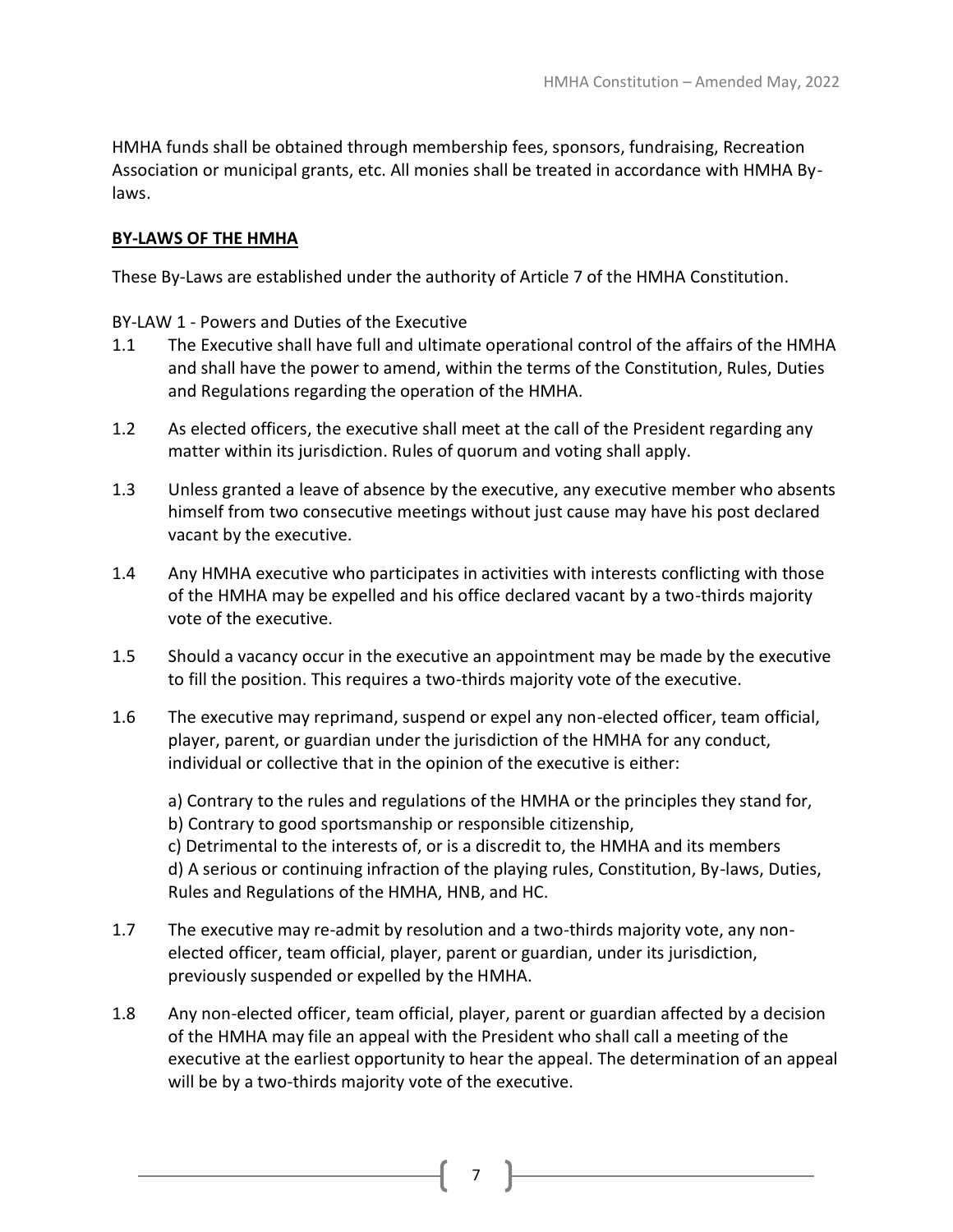- 1.9 The executive shall determine all questions arising from emergencies not provided for in the Constitution, By-Laws, Duties, Rules and Regulations.
- 1.10 Each year the executive shall solicit applications for positions as coach, assistant coach, and manager and request such applications on a prescribed form by a date to be decided by the executive for competitive AA, A, B or Competitive C levels.
- 1.11 Non-elected, non-voting officers shall be appointed by the executive to assist in the operation of the HMHA. Confirmation of the appointment will be by a two-thirds majority vote.
- 1.12 The executive shall call upon Appointed Directors to assist in the operation of the HMHA. Confirmation of the appointment will be by a two-thirds majority vote.
- 1.13 The executive shall determine all or any fees deemed necessary in the operation of the association business as recommended by the Board of Directors.
- 1.14 The executive shall conduct annual membership for players in accordance with the constitution of the HMHA, HNB and HC.

BY-LAW 2 - The Powers and Duties of the Board of Directors

The Board of Directors shall meet at least once a month to determine, discuss, coordinate and vote on administrative business and operational matters that affect the ongoing functioning of the HMHA, such as:

- 2.1 The Board will recommend vote on all fees for membership etc. to the executive for approval recommended by the executive.
- 2.2 The Board will raise and direct all committees.
- 2.3 The Board will ensure the supervision and discipline of team officials, players, parents or guardians.
- 2.4 The Board will recognize and determine all monetary and logistical needs of the HMHA and make recommendations to the executive.
- 2.5 The Board will select and direct members to coordinate and sit on Boards of other agencies and associations, etc. as required.

BY-LAW 3 - The Duties of Officers and Directors

3.1 The President of the HMHA is elected to the executive at the AGM for a two year term, shall have the overall responsibility for all matters regarding the HMHA. He shall preside at all executive and general meetings. He shall not vote except to cast the deciding vote. He shall be an ex-officio member of all committees. He shall exercise the authority of the association in cases of emergency, subject to ratification by the executive, within a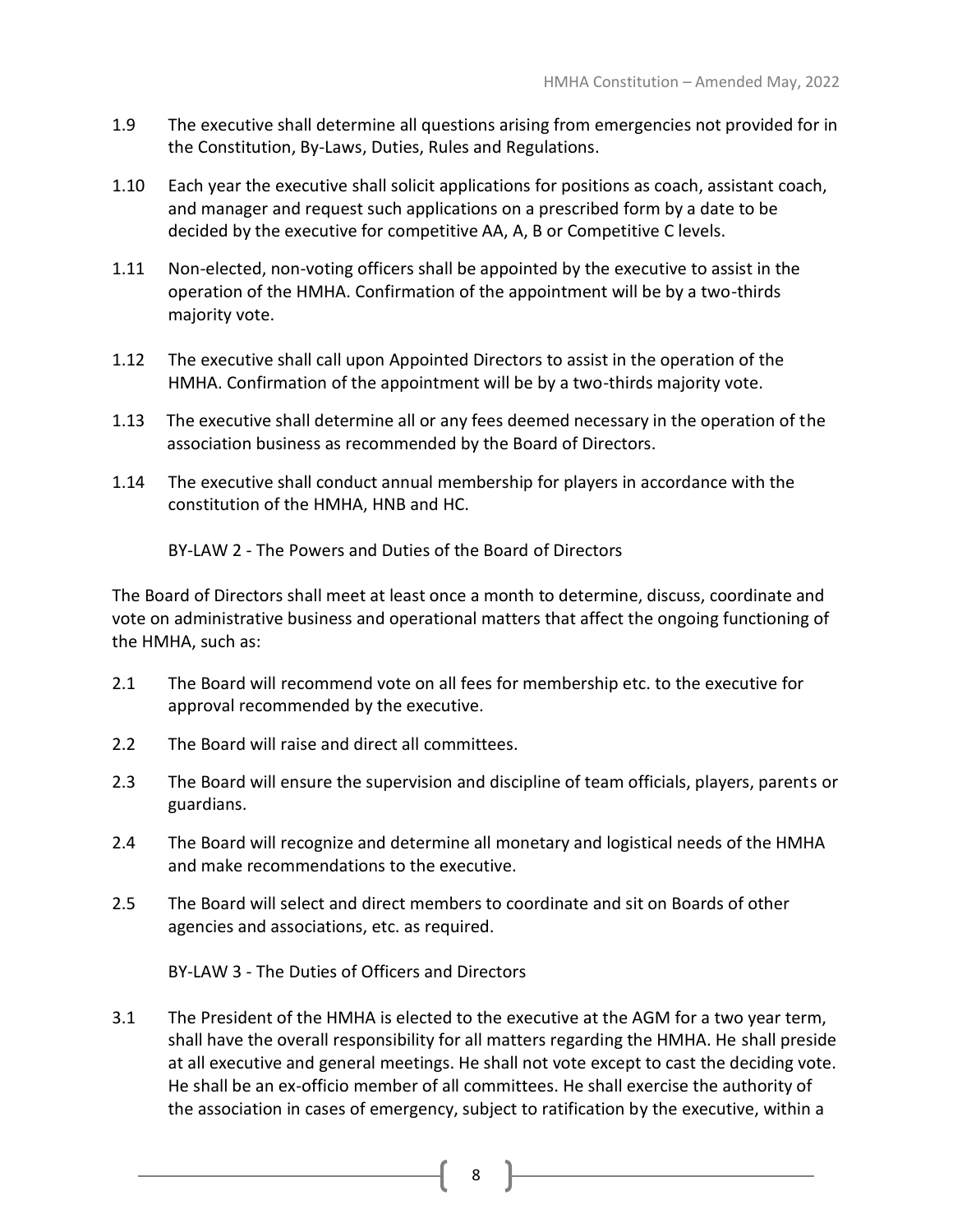reasonable period of time. He shall be the official spokesman for the HMHA. He may be one of the three executive members with financial signing authority. He shall sit as a member of the District Minor Hockey Council of the HNB.

- 3.2 The Vice-President is elected to the executive at the AGM for a two-year term and shall be an ex-officio member of all HMHA committees. He shall assist the President in his duties. He shall assume the duties of the President in his absence at which time he shall have all the rights and powers of the President. When acting as President he shall not vote except to cast a deciding vote. He shall act as representative for HMHA to District 5 SNBMHL meetings. He may be one of the three executive members with financial signing authority
- 3.3 The Immediate Past President shall attend all meetings and act in an advisory capacity with the right to vote. He may perform the duties of the President in his absence. When acting as President he shall have all the rights and powers of the President and shall not vote except to cast a deciding vote. He may be one of the three executive members with financial signing authority.
- 3.4 The Secretary is elected to the executive at the AGM for a two year term. He shall issue notices of all meetings at the request of the President, take and maintain records of proceedings and meetings and see to the publication and distribution of these minutes in consultation with the President, prepare agendas for meetings, prepare correspondence for the President relating to matters concerning the HMHA, and serve as a voting member of the Executive and Board of Directors. He may be one of the three executive members with financial signing authority.
- 3.5 The Treasurer is elected to the executive at the AGM for a two year term. He shall receive all monies payable to the HMHA and deposit same in the bank account of the HMHA marked "For Deposit Only to the Credit of the HMHA", be *one* of three executive members of the HMHA with financial signing authority, see to the banking and investing of HMHA funds as per the direction of the executive, and keep an accurate record of the finances of the HMHA issued cheques in respect to invoices approved by the Executive. NOTE: Cheques of the HMHA must be signed by two of the three officials having financial signing authority, publish financial statements monthly, present a final report at the Annual General Meeting which will include budget forecasts for the new year, serve as a voting member of the executive and the Board of Directors, and issue all monies owed to the HNB on the applicable dates as set out by the NBMHC.
- 3.6 The Registrar shall be appointed by the HMHA executive at its first meeting for a two year term. He shall be responsible to the executive for the membership of all boys and girls who live in the area and wish to play hockey in the HMHA. He shall maintain records and collect fees, which shall be given to the treasurer. He shall sit as a member of the Board of Directors of the HMHA.
- 3.7 The Director of Ice Scheduling shall be appointed by the HMHA executive at its first meeting, for a one year term. He shall be responsible to the executive for the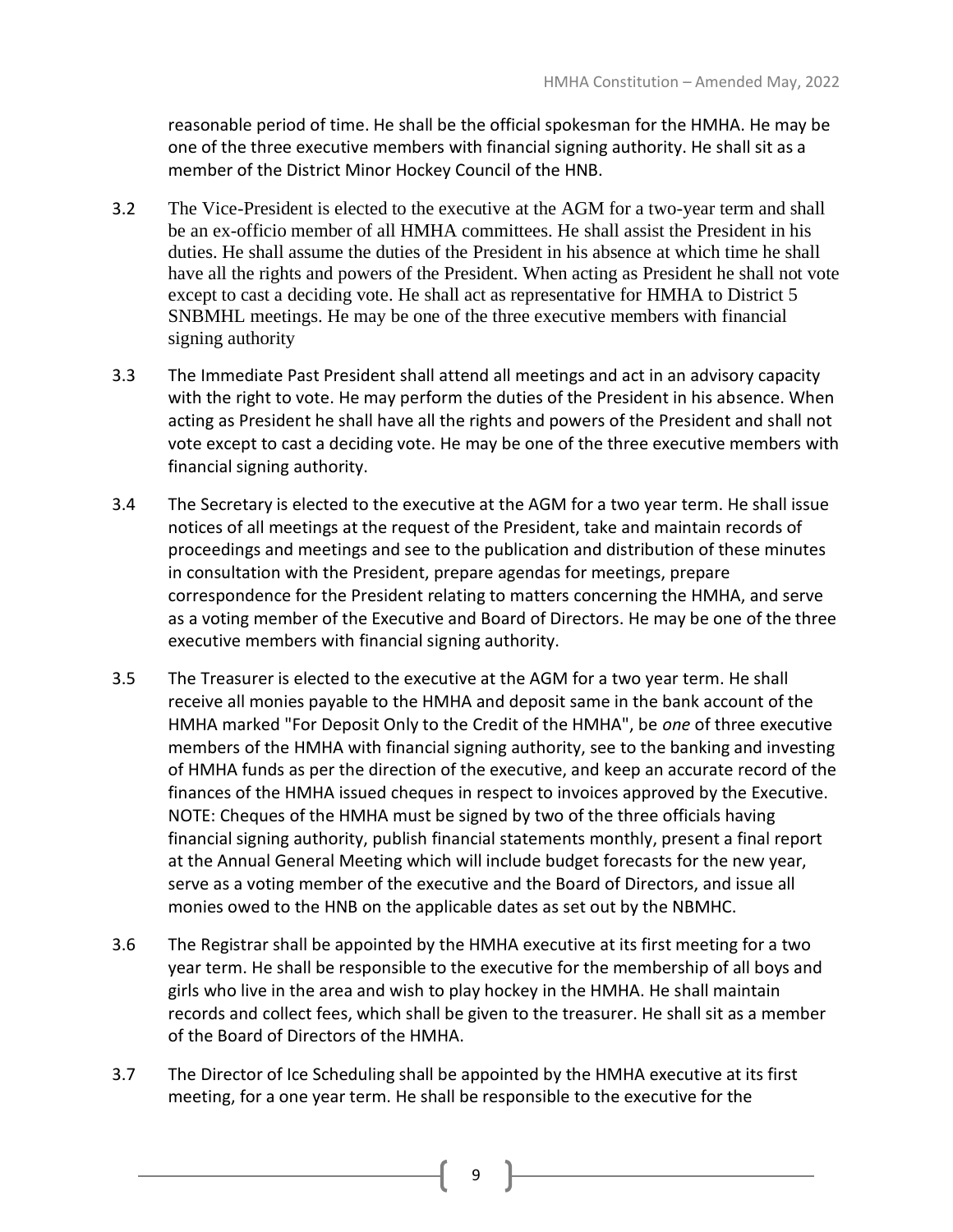procurement and distribution of ice. He shall sit as a member of the Board of Directors of the HMHA.

- 3.8 The Director of Equipment shall be appointed by the HMHA executive at its first meeting. The term of office is for one year and shall commence in the spring after all equipment has been returned and inventoried. He shall be responsible to the executive for the procurement, storage, and state of repair, distribution and collection of all HMHA equipment. He shall maintain records and carry out inventories He shall sit as a member of the HMHA Board of Directors.
- 3.9 The Coordinators shall sit as a member of the HMHA Board of Directors for a one year term. They shall attend Monthly Board meetings. Relay information to teams from received from HC, HNB, District 5, SNBMHL, and HMHA. Help organize player evaluations and team selections and become members of the Coach Selection committe Help organize tournaments.
- 3.10 The Technical Director is elected to the executive at the AGM for a two-year term. He shall be responsible to the executive for insuring that technical aspects of hockey rules and regulations are communicated to all team managers, coaches and officials and serve as liaison with the Director of Officials. He shall ensure the availability of competent coaches for all levels of Association operation by providing access to timely, wellorganized Initiation Program and National Coaching Certification Program Clinics. He shall ensure the availability and implementation of safety and Risk Management Programs for the Association. This individual shall make every effort to educate the members of the Association on the importance of Safety Education and Risk Management. He may be one of the three executive members with financial signing authority.
- 3.11 The Director of Officials (Referee in Chief) elected to the executive at the AGM for a two-year term. He shall be responsible for developing a training program and ensuring provincial membership for referees. He shall liaise with the HNB to insure that all technical aspects, rules and regulations are communicated to the HMHA members. He shall be responsible for negotiating fees paid by HMHA to ice officials. He shall also be responsible to schedule all officials and time keepers for all HMHA hockey games and ensure there a rotation of qualified officials at all games. He shall prepare assignment sheets on a weekly basis confirming referees, linesman and timekeepers and prepare payroll for said referees, linesman and time keepers.
- 3.12 The Coordinator of Tournaments shall be appointed by the HMHA executive at its first meeting for a one year term. He shall be responsible for all teams registering for all tournaments. He shall be the liaison for HMHA of all inquiring teams from other associations. He shall maintain records of all tournaments and oversee tournament preparations. He shall sit as a member of the HMHA Board of Directors.
- 3.13 Goal Tender Technical Officer shall be appointed by the HMHA executive at its first meeting for a one year term. He shall be responsible to the Technical Director for all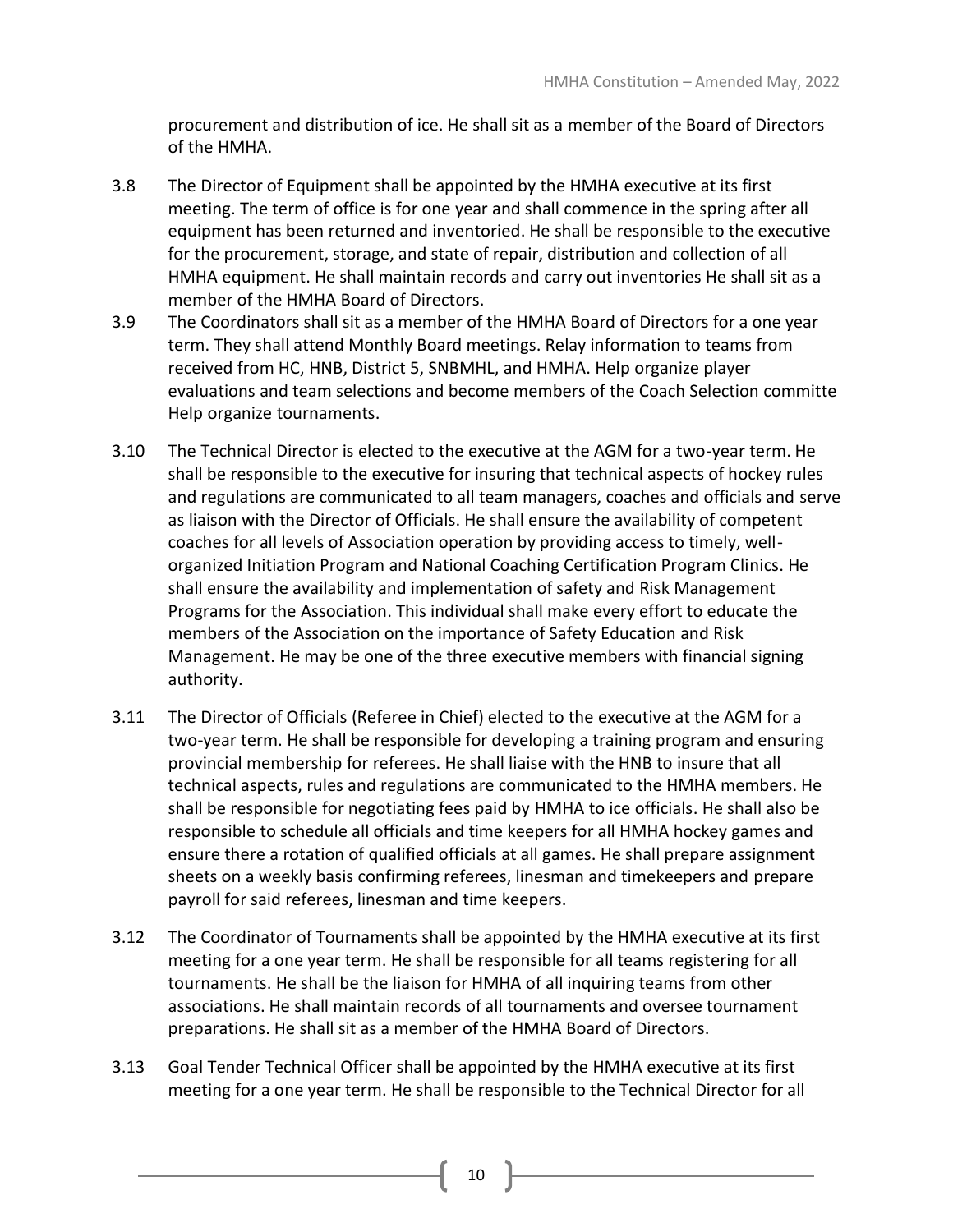issues concerning goaltenders. He shall promote the position of goaltender at all level. He shall work with the Director of Ice to provide clinics for goaltender development.

- 3.14 Awards Banquet Officer shall be appointed by the HMHA executive at its first meeting for a one year term. He shall be responsible for all preparations for the year end HMHA Awards Banquet. He shall book the location, order all awards and any other items required to provide a successful year end celebration. He shall maintain records which shall be given to the treasurer.
- 3.15 The Public Relations Officer shall be appointed by the HMHA executive at its first meeting for a one year term. He shall be responsible to the executive for all means of furthering the good name of the HMHA through press releases, advertisements, and notices. He shall maintain records and collect fees, which shall be given to the treasurer.

BY-LAW 4 - Team officials

- 4.1 Each team shall have a coach, assistant coach and a manager and a HSP, hereinafter referred to as team officials.
- 4.2 A volunteer accepting an appointment as a Team Official shall be listed as a member of the HMHA and shall abide by the HMHA Constitution, By-Laws, Rules, Duties and Regulations. HMHA Constitution and Operations manual are available on HMHA website at [http://www.hamptonminorhockey.com](http://www.hamptonminorhockey.com/)
- 4.3 Appointments of all Team Officials shall be approved by the HMHA executive.
- 4.4 Team officials shall be familiar with all the rules and regulations of the HMHA, HNB, NB Minor Hockey Council and the HC and particularly the playing rules as published.
- 4.5 All bench and on ice personnel 16 years and older in minor hockey and junior hockey require Hockey Canada's Speak Out.

BY-LAW 5 - Affiliation

5.1 If a player affiliates or participates on another team, the player's first commitment must be on HMHA team. If they are off playing on another hockey team and are not meeting their HMHA commitment, the coach can take action.

BY-LAW 6 - Finances

- 6.1 All monies raised by the HMHA shall be passed to the treasurer.
- 6.2 All monies of the HMHA shall be held in an approved financial institution to the credit of the HMHA.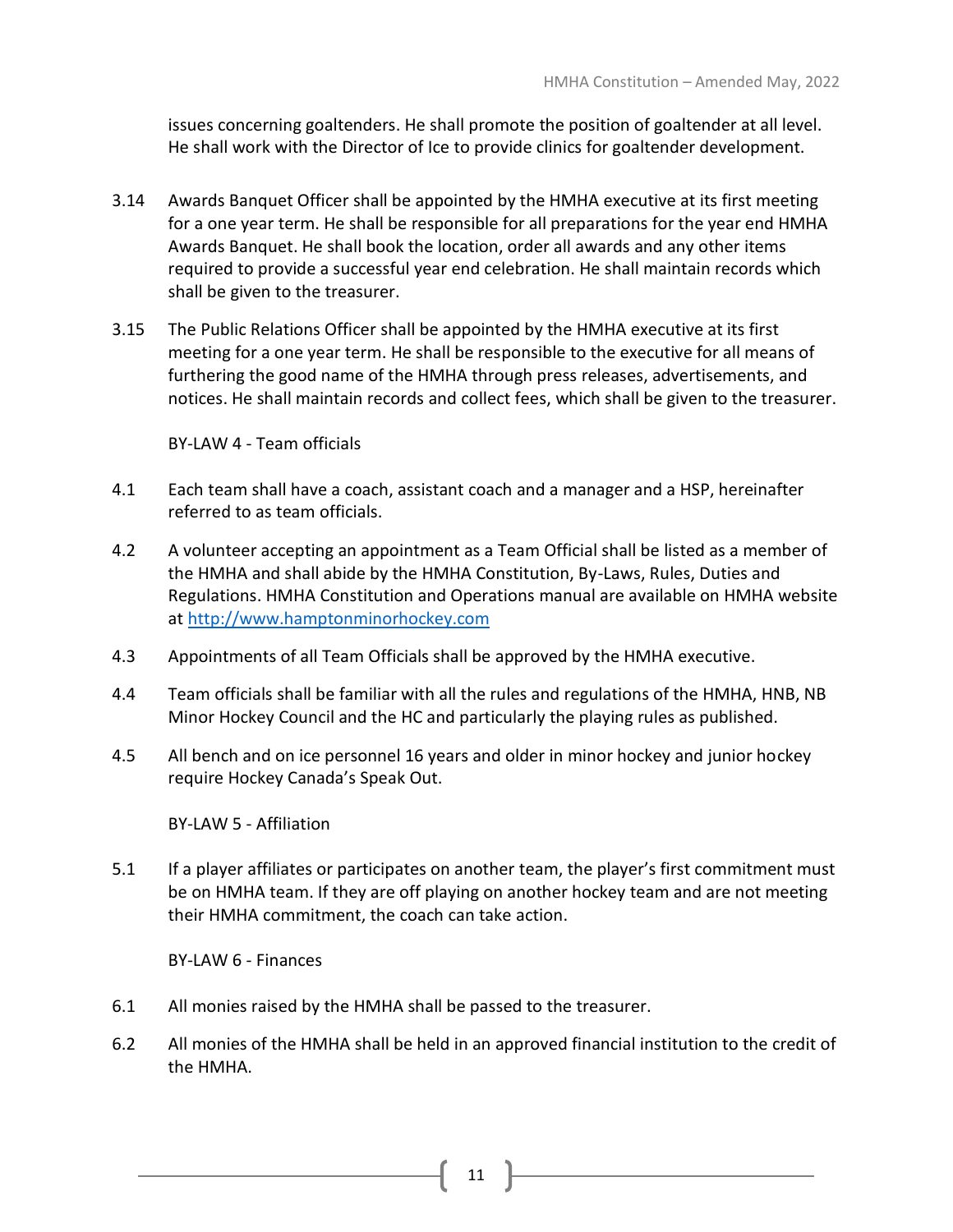- 6.3 Withdrawals of monies from this account shall be made by cheque, duly authorized by any two signatures of the executive with signing authority.
- 6.4 HMHA Teams are required to establish and maintain separate accounts during the time they are in operation. These account will be opened by the HMHA Treasurer/President, (who shall be one of three (3) signing authorities) at the banking establishment as approved by the executive of HMHA. Each team account will then have two (2) additional signing authorizes. Dual signing authorization will be required.

BY-LAW 7 -Membership

- 7.1 The Membership date, fees and method shall be determined by the HMHA executive as recommended by the Board of Directors.
- 7.2 The rules shall follow those set out in the HNB /NBMHC Constitution, Rules and Regulations and may complement but shall not conflict with them.
- 7.3 When registering for the first time a parent or guardian must sign the Membership form with proof of age and residency (within HMHA Geographical boundaries) being required.
- 7.4 Parents/guardians of a registered player must sign a HNB/HMHA parent code of conduct/fair play contract each year.
- 7.5 All players shall be registered on approved Player Membership form and the Hockey Canada Registry as directed by Hockey New Brunswick.

BY-LAW 8 - Player Movement

- 8.1 Any request for player movement up or down within the HMHA must be approved by the HMHA executive and the District Director**.** They may be permitted to move only if there is a demonstrated need and only if the needs of the HMHA are met first.
- 8.2 All player movement is subject to the rules of HNB, NBMHC and HC.
- 8.3 Player movement between the levels of a division is subject to the rules of the HNB.
- 8.4 All such movements will be approved by the executive of the HMHA, District Director and HNB Executive Director shall be advised.

BY-LAW 9 - HMHA Equipment

9.1 The HMHA shall purchase and maintain equipment such as, sweaters and goalie equipment, etc. for the use of HMHA members according to the structure and schedules set out by the executive.

 $12$   $\uparrow$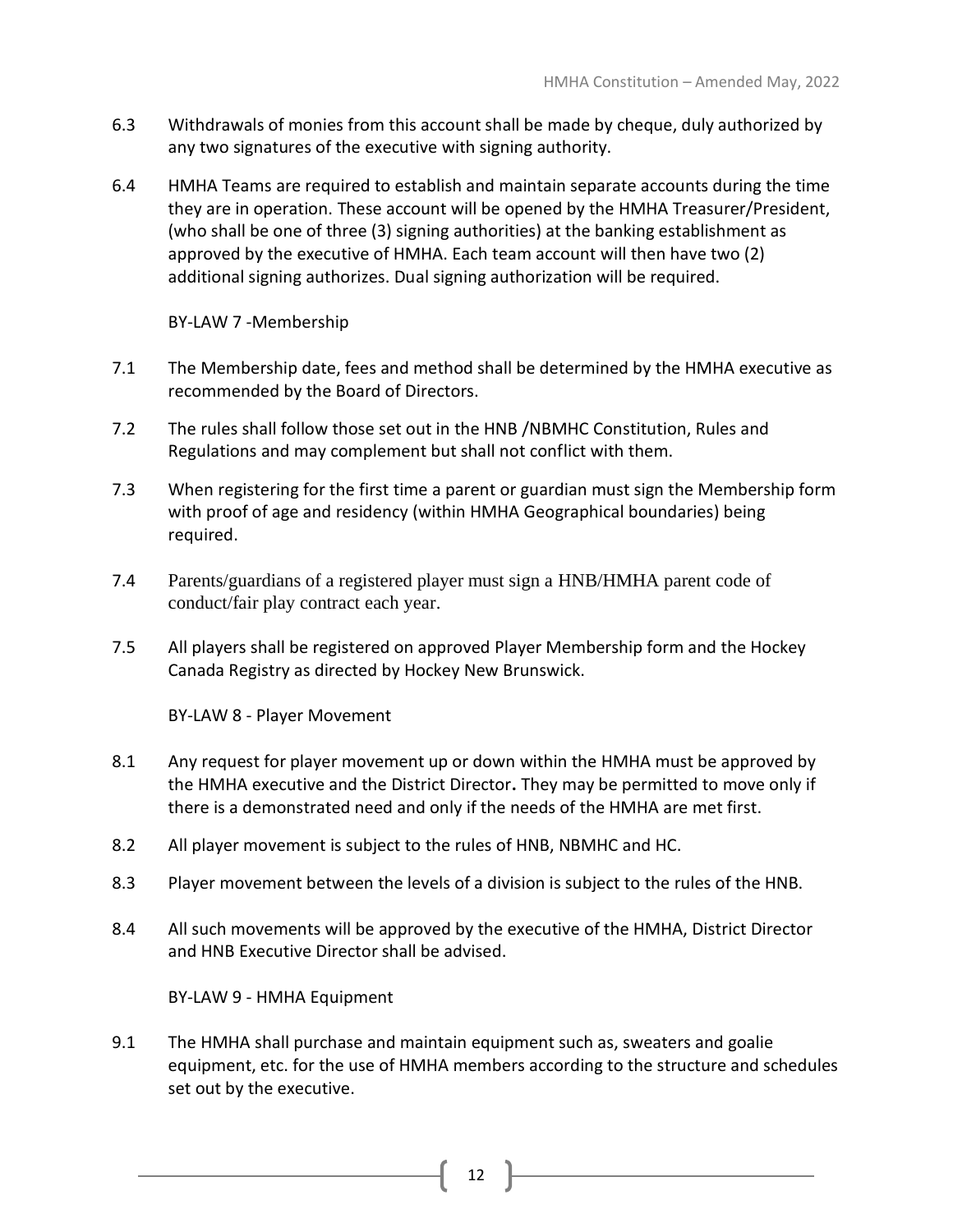## BY-LAW 10 - Meetings

- 10.1 The Annual General Meeting of the HMHA shall be held no later than May 14th each year one week prior to District 5 AGM. Its purpose shall be to review the activities of the past year, to carry out elections, amend the constitution and to consider policies aimed at improving the operation of the HMHA for the coming year.
- 10.2 The agenda for the Annual General Meeting shall include at least the following items: a) Constitution Amendments b) President's Report c) Treasurer's Report d) Elections
- 10.3 The Annual General Meeting shall be open to all residents of the area and members of the HMHA.
- 10.4 Members of voting age (those persons eligible to vote Provincially or Nationally) shall have the right to vote on any business requiring majority vote.
- 10.5 Meetings of the Executive, Board of Directors, and the Annual General Meeting shall be chaired by the President or in his absence by the Vice President or Past President. The chair shall vote on matters only in case of a tie.
- 10.6 The Board of Directors shall meet on a regular basis at the call of the President, under the following rules of procedure:
	- a) A quorum shall consist of 2/3 of the elected executive and those appointed by the executive to the Board of Directors.
	- b) A monthly meeting shall be held throughout the playing season of each fiscal year.

c) HMHA board meetings are open to HMHA members in good standing. HMHA members in good standing may attend board meetings with the understanding that they may not participate in any way in the meeting unless they have given at least one weeks advance written notice to the board regarding the issue(s) they wish to address with the board. The HMHA board reserves the right to conduct closed meetings or to close portions of open meetings in order to address sensitive issues such as those dealing with personnel, financial and legal matters.

d) Notice of meetings will be given verbally or in writing or by email at the discretion of the Secretary.

e) Emergency meetings of the Executive may be called at any time by the President to deal with important issues that require immediate attention. In such cases, a quorum (for the purpose of emergency executive meeting only) will consist of five members of the executive.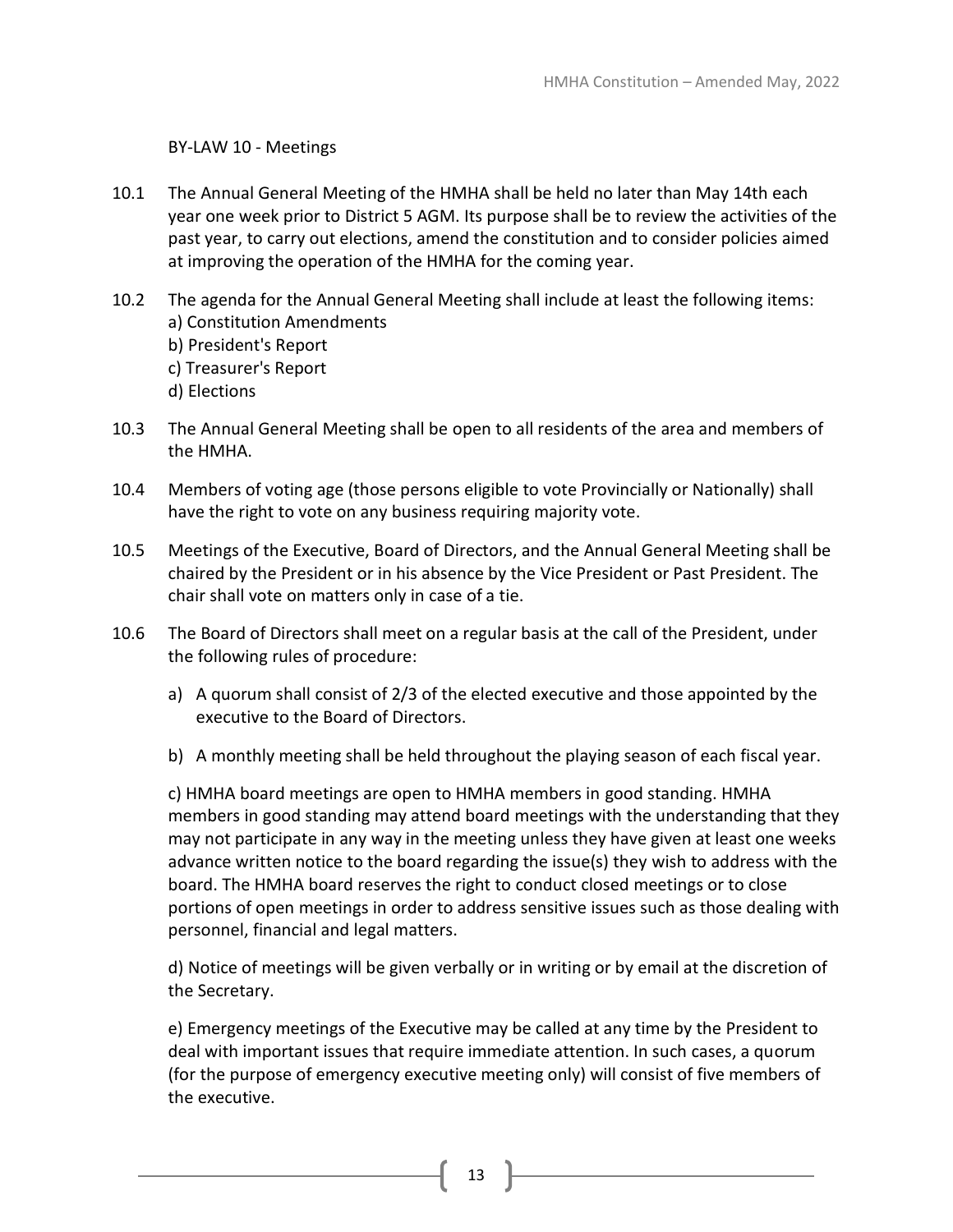f) If the President fails to call a meeting within two weeks after having been requested to do so by two or more members of the Board, a meeting may be called and chaired by an elected officer. Such a meeting, subject to the rule of quorum, shall be legal and constitutional.

g) General meetings may be called by the President when necessary to deal with incidents of importance affecting the By-laws or the operation of the HMHA through its By-laws.

h) The executive shall meet or confer, as deemed necessary by the President and/or Vice President, to ensure effective operation of the HMHA and the discharge of its responsibilities.

By-Law 11 - Fundraising

- 11.1 As provided by Article 4 of the HMHA Constitution, Fundraising is a responsibility of the HMHA and shall fall under the jurisdiction of the Board of Directors.
- 11.2 All team fundraising must be approved by the executive, and sanctioned by HNB.
- 11.3 Fundraising in general shall be for the benefit of all the HMHA and not for individual teams, unless approved by Executive.
- 11.4 HMHA Fundraising will consist of: Tournament(s) and/or such other fundraising as approved by the executive of HMHA.
- 11.5 Membership fees and HMHA fundraising provide for:
	- a) Provincial
	- b) Team Sweaters
	- c) Goalie equipment
	- d) Tournament, league and playoff ice time
	- e) League membership fees
	- f) Game Officials
	- g) HNB meetings and training as required
	- h) Volunteer Appreciation Night or Awards Banquet (if funds are available)
	- i) Office Supplies
- 11.6 Any remaining team funds at the end of the season, after which parents are reimbursed to a maximum of \$50 (parent fee collected at registration, which were acquired in the name of Hampton Minor Hockey, may not be distributed amongst the team members/parents. All remaining funds must be forwarded to HMHA with the exception of parent fees collected.

BY-LAW 12 - Standing Committees

 $14$  ]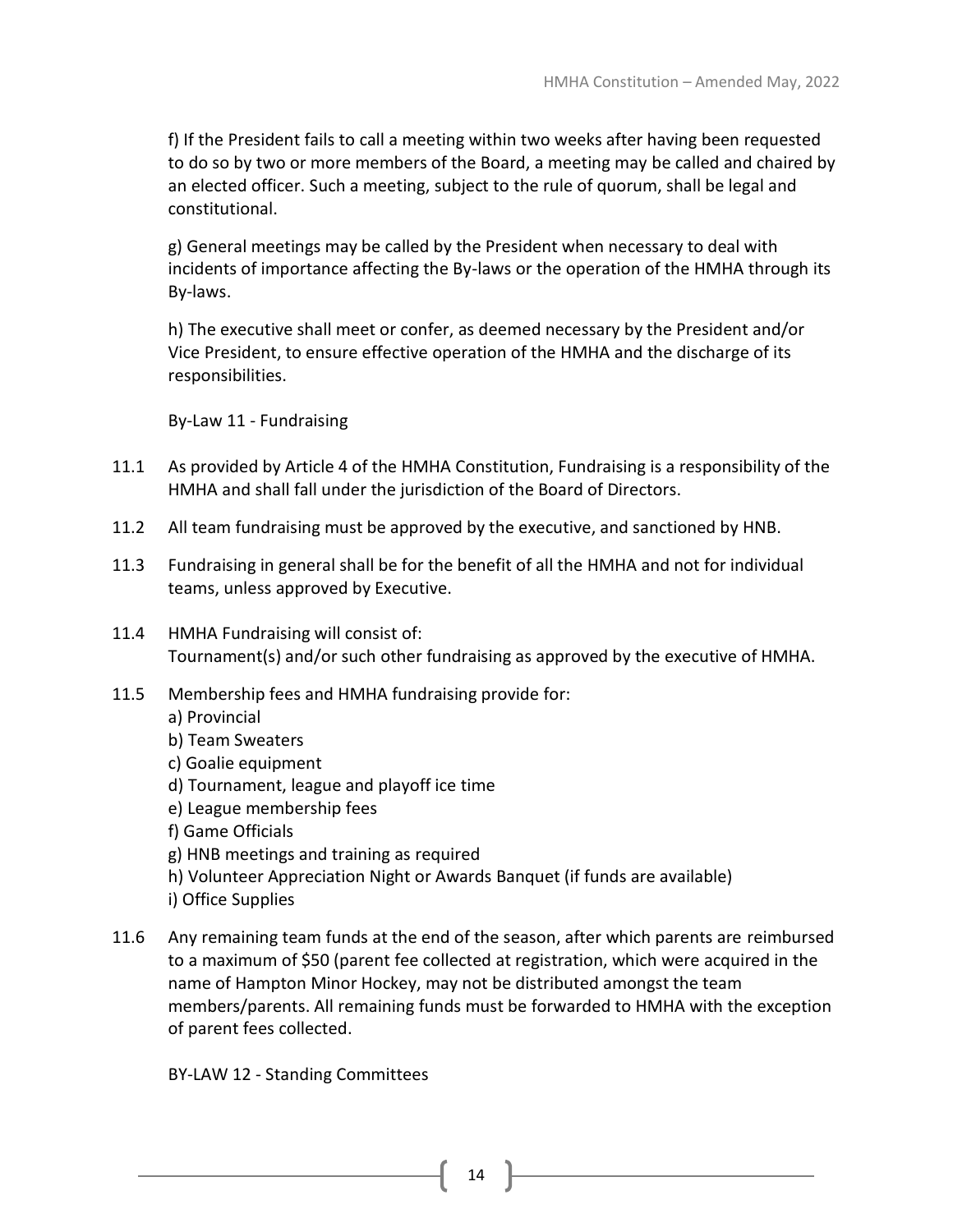Standing Committees shall be as follows:

12.1 a) The Nominating Committee shall consist of the HMHA Past President or Vice President and at least one other member of the executive. Their responsibilities shall commence after being elected at the Annual General Meeting and shall continue until after the elections of the following year.

b) The purpose of the Nominating Committee is to provide nominees to fill any vacancies that may occur within the HMHA executive and to provide a slate of nominations for the next Annual General Meeting. This notwithstanding the fact there will also be open nominations from the floor during elections, will ensure there will be at least one candidate trying for each elected position. The Nominating Committee shall prepare a list of nominees for each position and present it to the members of the HMHA at the Annual General Meeting.

c) Persons in "good standing" with HMHA, HNB and HC are eligible for nomination for positions within the Executive and/or Board of Directors. In good standing" is to be defined as without disciplinary measures issued by Hampton Minor Hockey or Code of Conduct sanctions issued by another Association or Hockey New Brunswick within the last hockey season. A nominee must also model the actions and behaviors in accordance with the HMHA and HNB Code of Conduct and Conflict of Interest Policy. Any appeals surrounding disqualification can be submitted in writing to the Nomination Committee for appeal."

12.2 a) The Coach Selection Committee shall consist of Technical Director, President, Vice and/or Past President, Referee in Chief and Assistant Technical Director as well as input from division appropriate Coordinators. The President shall chair the committee and only vote if there is a tie.

b)The Technical Director and Assistant Technical Director shall contact the coordinators and gather their input regarding the applicants and their final recommendation for coach selection.

- c) The Technical Director shall be responsible to provide the recommendation of the Committee to the Board respecting the selection of coaches and the acceptability of applicants for those positions.
- d) The Committee will meet after membership, and after the evaluation ice times before team selection begins to make their selections.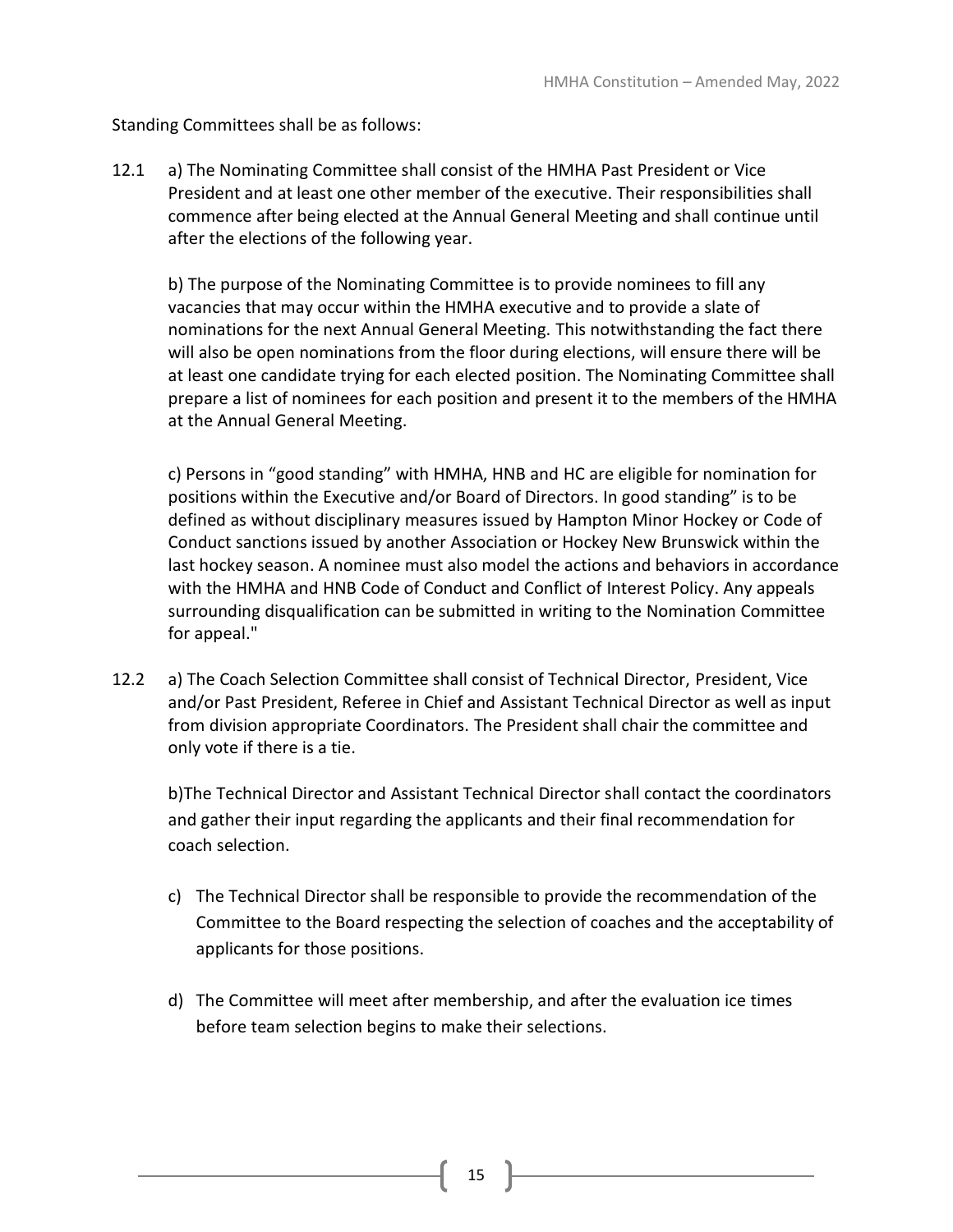- e) The committee is to take into consideration the following when making their selections: Qualifications, Coaching Experience, Past experience HMHA has had with the coach
- f) Invitations and criteria required for coaching application are to be available to membership.

Announcements requesting coach's application should be made through local media, website and/or social media.

In the case that a Coach Selection Committee member has applied for a coaching position they will remove themselves from all communication for their respected division.

Announcements requesting coach's application should be made through local media, website and/or social media.

12.3 a) Team Selection Committee shall consist of the Technical Director, as Chair, the Goal Tender Technical Officer and the evaluators (minimum of three, 3, who will be maintained for all division Atom to Midget) appointed by the Technical Director and agreed upon by the President of HMHA.

b) This Committee will be responsible, in conjunction with the coaches to create all HMHA teams.

c) This committee will review and follow the Team selection criteria set out in the Rules Duties and Regulations.

d) This committee will monitor player try-outs to ensure the process is being followed.

- e) Ensure that a "number" for try ours or team divisions identifies all players.
- 12.4 a) The Discipline Committee shall consist of the President and the Director of Officials (Referee in Chief) of HMHA and executive members as deemed necessary.

b) This Committee shall have the power to hear and rule on all discipline matters involving HMHA Hockey members. The President or designate shall act as Chairperson of this Committee.

c) This Committee shall be subject to the HNB Discipline and Appeals Board where applicable and may exceed decisions already reached, but will never decrease a HNB Discipline and Appeals Board ruling.

d) With respect to matters of discipline:

i) HNB shall have jurisdiction over all infractions concerning match penalties, gross misconduct and the "Code of Ethics".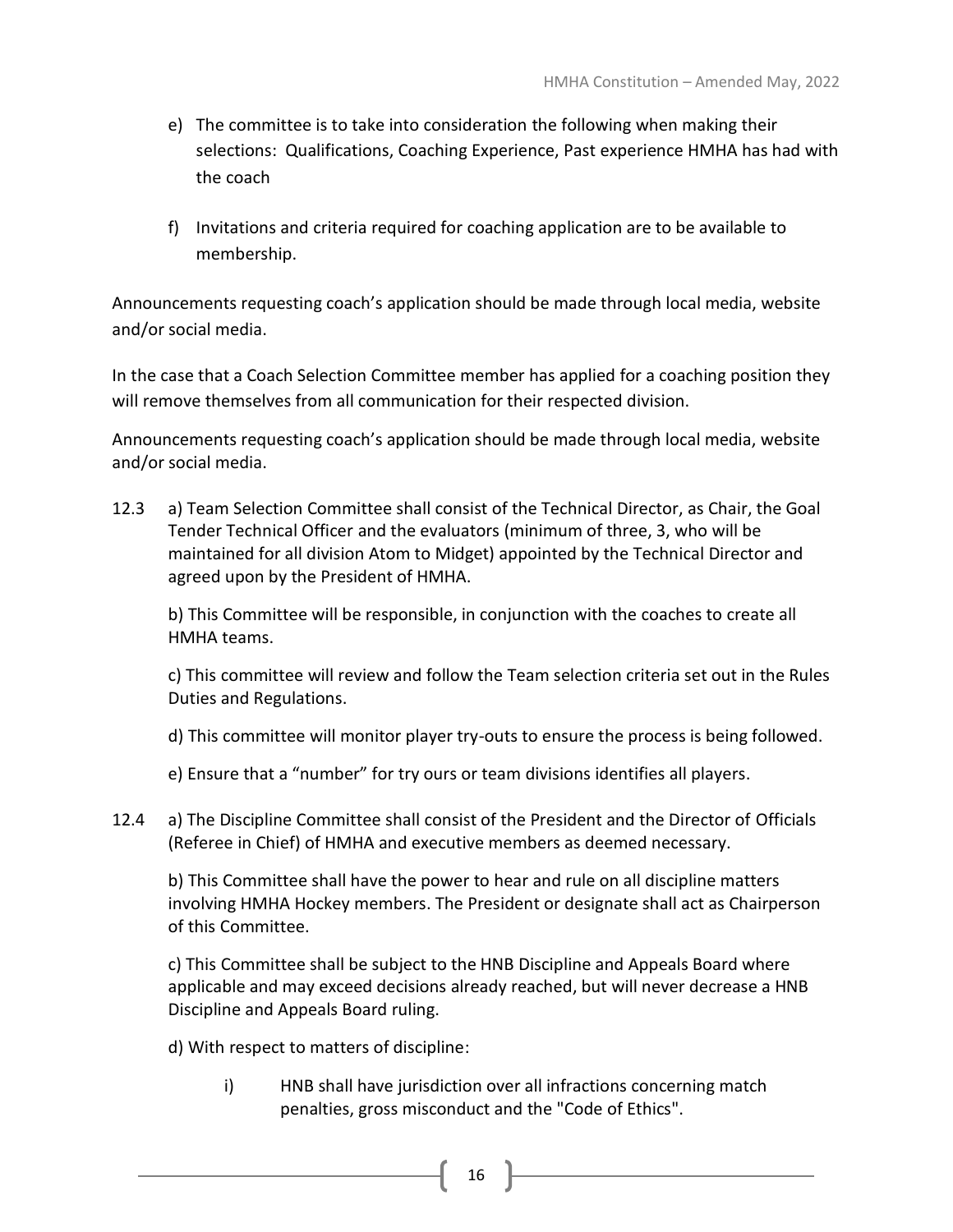- ii) The Director of District Five (the "District Director") will be responsible for infractions occurring within District Five. He will render suspension decisions based on the HNB Discipline Guidelines.
- iii) The District Director will not handle game misconduct penalties except those assessed to coaches, managers, etc., which may be handled under the "Code of Ethics". Game Misconduct and Major Penalties are to be handled by the SNBMHL President and the respective League President.
- iv) Strict enforcement of the "Code of Ethics" and suspensions awarded to team officials being assessed misconduct and game misconduct penalties must be adhered to.
- v) HMHA President is responsible for all infractions involving Exhibition games and Sanctioned Tournaments played within the club. Except for match penalties, gross misconduct and the "Code of Ethics".
- e) The Discipline Committee shall maintain minutes and records of all meetings.

The Discipline Committee shall meet at the request of any member of the HMHA to review any/all matter of discipline in their jurisdiction.

The Discipline committee shall prepare minutes and records of all meetings and maintain these until they are recorded at the next HMHA executive meeting.

The recommendations and decisions of the committee shall be effective immediately. The individual(s) involved will be notified of the recommendations and or decisions within 48 hours of the meeting and the determination will be recorded at the next HMHA executive meeting.

The individual(s) have the right to appeal decisions to the HMHA executive. Any appeals shall be in writing. The appeal shall be heard at a regular or special HMHA executive meeting.

The committee, if it deems it necessary, may award decisions complementing those of higher committees, (HNB, NBMHC, HC) but may not supersede those decisions by awarding less severe punishments.

In cases of flagrant misconduct, intoxication, drugs (use or sale), public displays of anger, or other actions deemed to be sufficiently severe, any one elected member of the HMHA executive shall have the right to take such action as they deem necessary. Such action shall not supersede the authority of the game officials by taking less action but may complement it by taking more severe action. Such action shall be reported immediately to the HMHA President who shall ask the Discipline Committee at the earliest possible opportunity to pursue the matter.

All matters of discipline resulting from other areas, leagues, organizations or associations that involves a HMHA player, team official, and parent/guardian shall be reviewed by the discipline committee.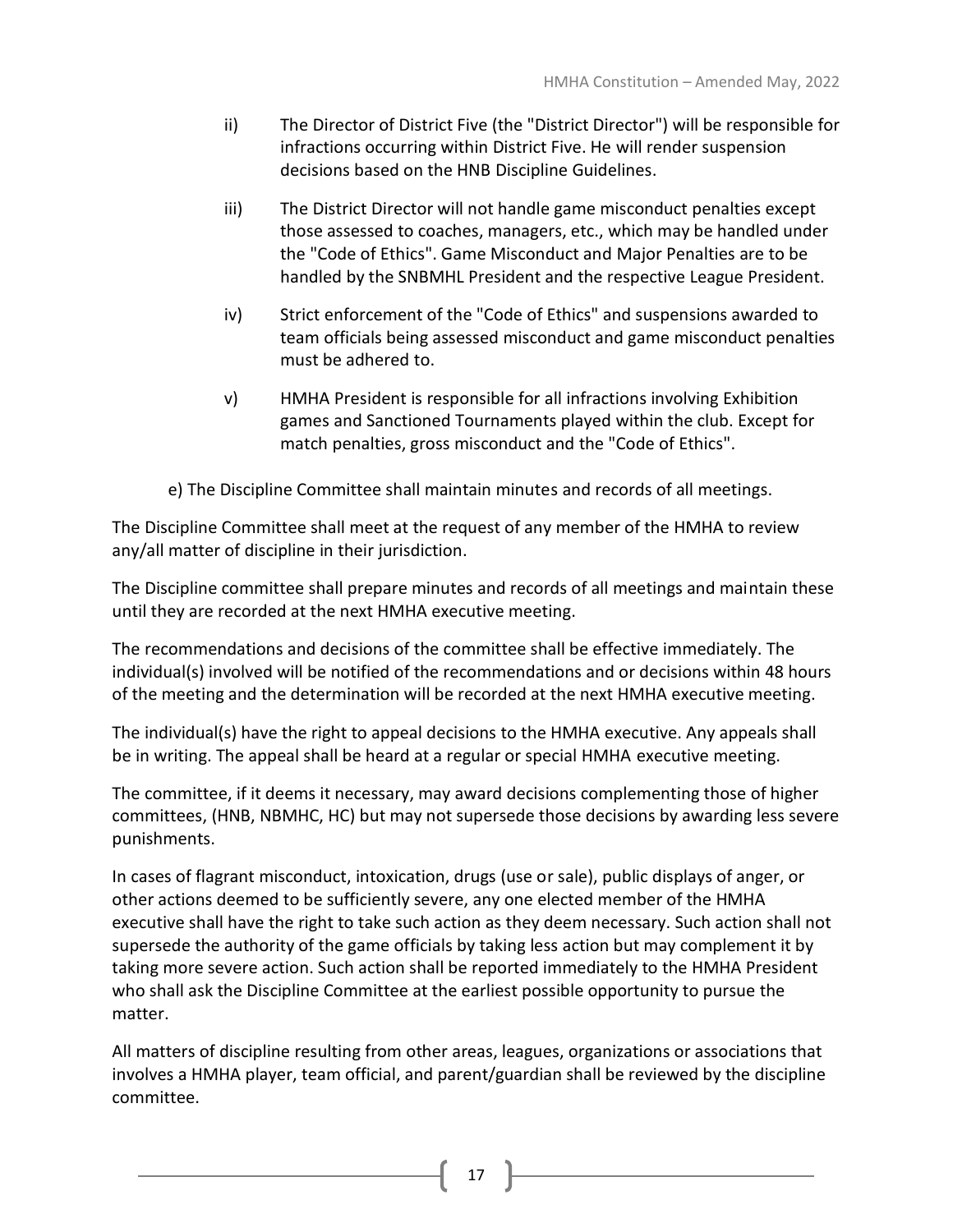12.5 a) The Appeals Committee shall consist of the whole of the HMHA executive.

b) All requests for Appeals involving activities of members of the HMHA shall be heard by this committee at the earliest opportunity, at a regular of special meeting of the HMHA executive.

c) All Appeals shall be in writing and may be submitted to any member of the HMHA executive.

d) All determinations of this committee shall be final and binding as it applies to the H MHA Constitution.

This committee shall maintain minutes of all meetings and shall prepare a written response to all appeals, to be provided to the President of District 5 Minor Hockey Council, the appellant, a responsible team Coach as well as maintain a file copy.

BY-LAW 13 - Code of Ethics

HMHA adopts the NBMHC Code of Ethics and:

- 13.1 Managers, trainers, coaches and assistant coaches are expected to share with game officials the responsibility for orderly conduct of the contest by the following:
	- a) By acknowledging the authority of the officials in a contest and by relating to them in a respectful manner
	- b) By exercising control over players in their charge and serving as a stabilizing agent during contentious moments of games

c) By exercising control of their own conduct so as to avoid inciting players, officials and spectators

d) By conducting themselves at all times in a manner which is appropriate to the responsibilities of their position

- 13.2 It is considered unethical for a manager, trainer, coach or assistant coach to comment in a disparaging manner to the media or make derogatory remarks publicly about another person, program or association.
	- a) The criteria for imposing sanctions may be a three (3) week suspension.
	- b) The second incident in the same hockey season shall be an automatic suspension for the balance of the season.
- 13.3 The Hampton Minor Hockey Association has adopted a Zero Tolerance Drug /Alcohol awareness policy for HMHA players. This policy prohibits the use of drugs/alcohol during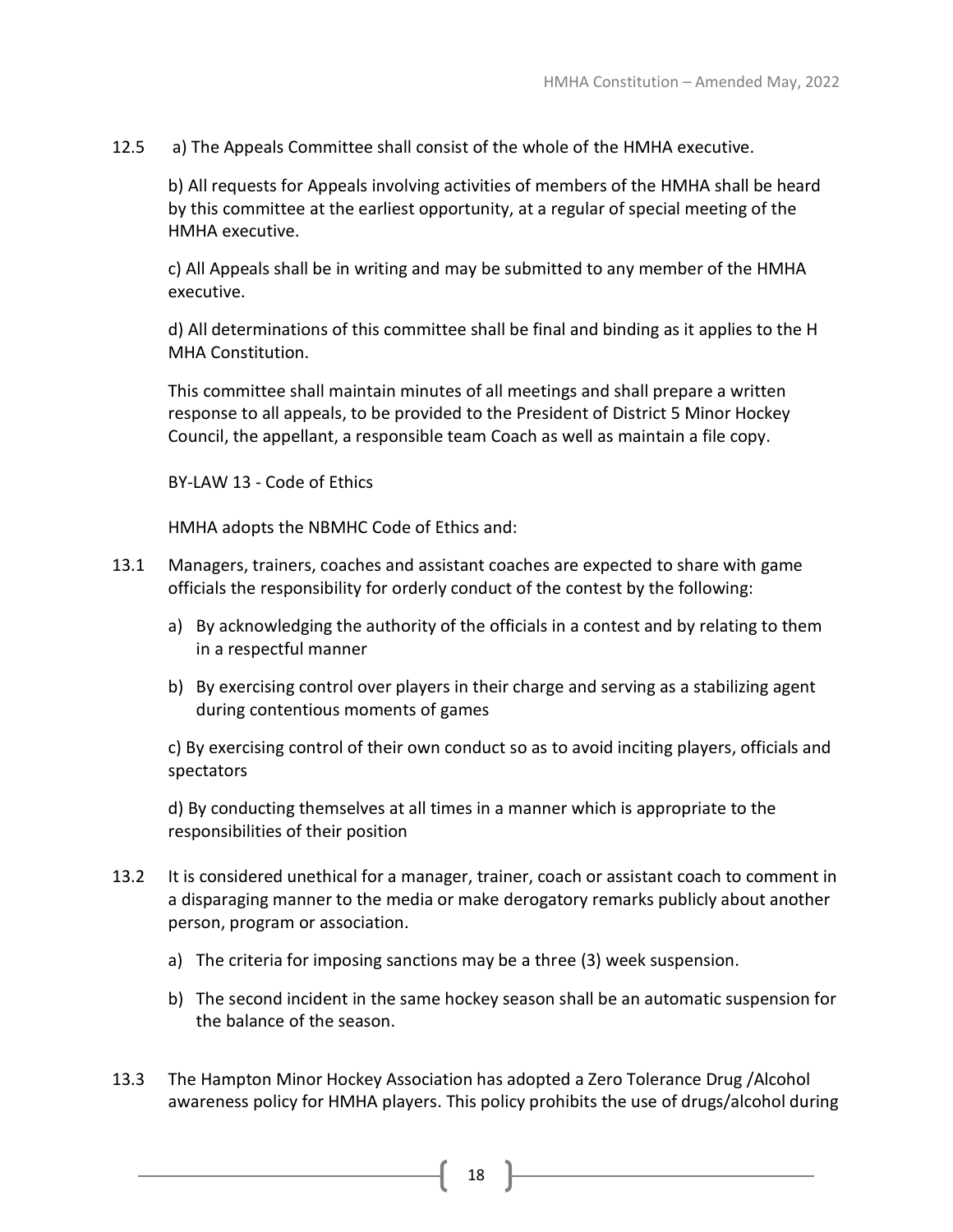activities sanctioned by a Hampton Minor Hockey or Hockey New Brunswick. All incidents will be investigated and dealt with on an individual basis. The recommended minimum suspension for violations will be 30 days from all participation within the association. (This includes practices). This policy is to apply to all HMHA event, (games, tournaments, practices, fundraisers, etc.) Associations and teams have the responsibility to investigate all situations, if there are questions or concerns, please contact the President.

13.4 All HMHA rostered persons in a team management role (not limited to coach, asst. Coach, manager) must review and sign "Code of Ethics" document at the beginning of the season.

BY-LAW 14 - Vulnerable Person Check

The HMHA has the responsibility to provide a safe playing environment for our children.

We have long recognized the need for on-ice safety. However, the growing realization that children are the targets of sexual predators has led to the implementation of the following policy on Vulnerable Person Check on persons having access to the dressing room. Police Vulnerable Person Checks are a necessary qualification for all prospective persons wishing to volunteer in the HMHA and having access to players in the dressing room.

These checks will be conducted on all persons volunteering for the first time in the HMHA or when re-volunteering after a break of continuity in volunteering and subsequently at two year intervals. Checks must be completed by December 1st of the current season and failure to comply will result in removal from the position.

This policy will be administered as follows:

- (a) The Registrar will be the administrator and custodian of all checks and the necessary administration (timings, completion records etc.)
- (b) Persons requiring a Vulnerable Person Check will be notified by the Technical Director, and requested to take a completed Form to the RCMP. The appropriate coordinator will be informed as well.
- (c) Upon completion of the check, you will be notified by the RCMP to pick up the completed form. It is to be sent to the Registrar via email by October 31st. Failure to provide CRC/VRC will result in member ineligibility and removal from team roster.
- (d) Failure to produce a completed Vulnerable Person Check may result in removal from the program.

HMHA Request for Vulnerable Person Check Forms

BY-LAW 15 **-** AUDIT